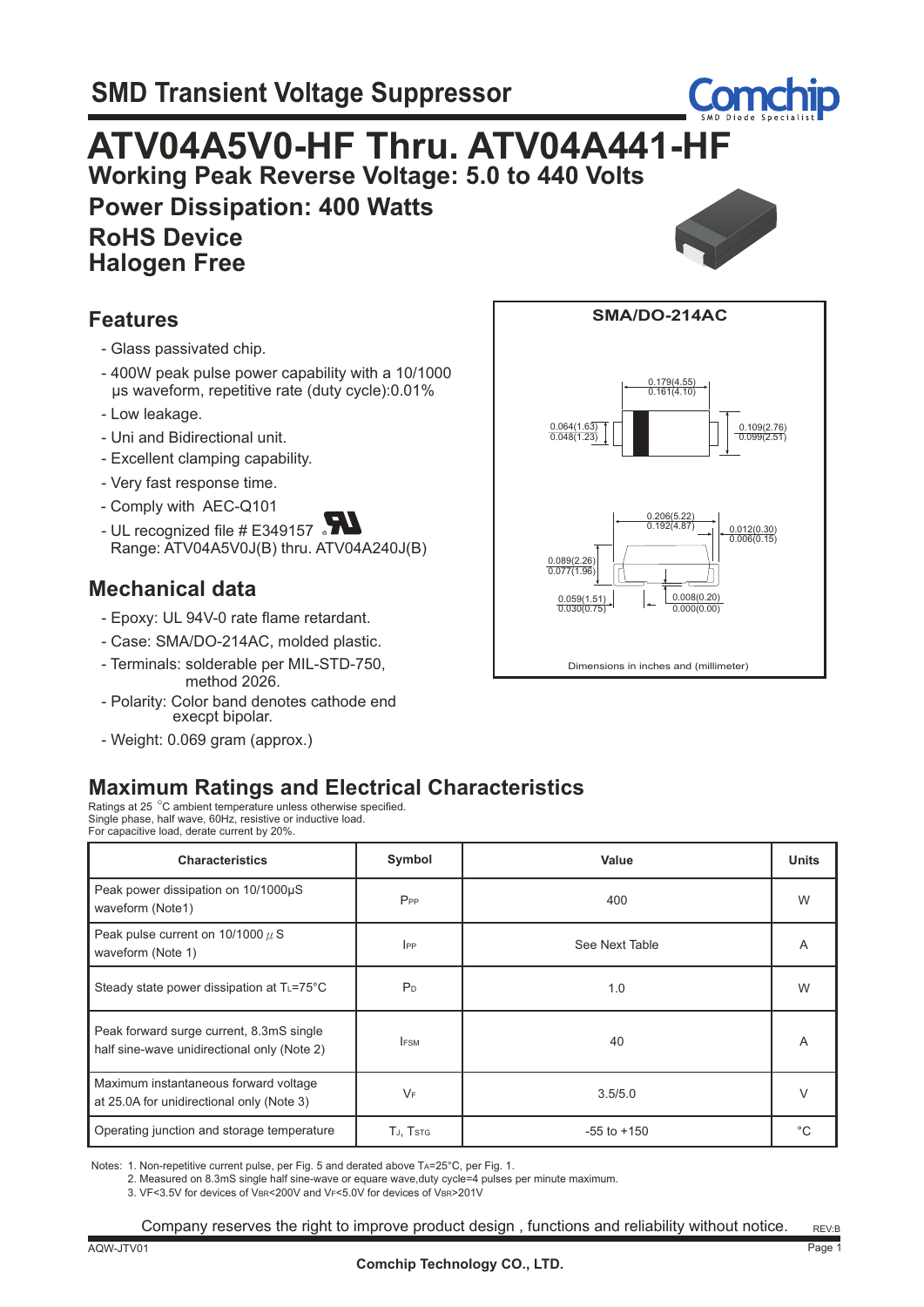### RATING AND CHARACTERISTIC CURVES (ATV04A5V0-HF thru ATV04A441-HF)



Time, (ms)

0 1.0 4.0

2.0 3.0

 $10/1000$ 

pasec. wav<br>d by R.E.A

Fig.2 - Maximum Non-Repetitive Surge Current 50 8.3mS single half<br>sine-wave (JEDEC method)<br>TJ=TJ, max. Peak Forward Surge Current, (A) Peak Forward Surge Current, (A) 40 30 20 10  $\overline{0}$ 1 10 100 Number of Cycles at 60Hz Fig.4 - Peak Pulse Power Derating Curve **Rating Curve** 100







Company reserves the right to improve product design , functions and reliability without notice.

Fig.1 - Pulse Derating Curve

0

td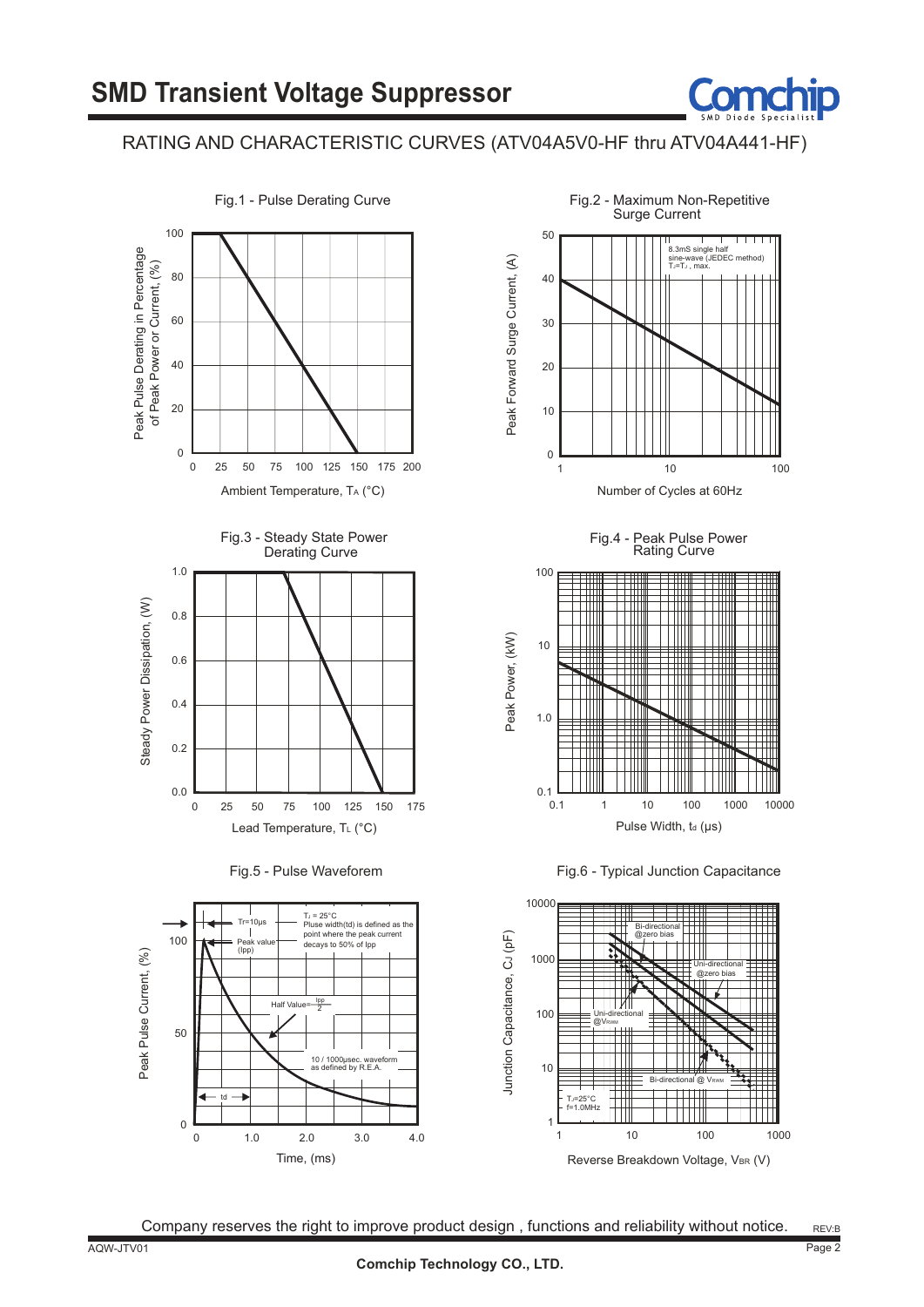

#### Electrical Characteristics (ATV04A5V0-HF Thru. ATV04A441-HF)

|                  | Breakdown voltage<br>$V$ BR $@$ IT<br>Part No. |             | Maximum<br>Reverse<br>Leakage | Working<br>Peak<br>Reverse | Maximum<br>Reverse<br>Surge | Maximum<br>Clamping<br>Voltage |        | Device<br>Marking |           |
|------------------|------------------------------------------------|-------------|-------------------------------|----------------------------|-----------------------------|--------------------------------|--------|-------------------|-----------|
|                  |                                                |             |                               | @VRWM                      | Voltage                     | Current                        | @IPP   |                   | Code      |
|                  | Min.<br>(V)                                    | Max.<br>(V) | <b>IT</b><br>(mA)             | IR (uA)                    | VRWM (V)                    | IPP(A)                         | VC (V) | <b>UNI</b>        | BI        |
| ATV04A5V0J(B)-HF | 6.40                                           | 7.00        | 10                            | 800                        | 5.0                         | 43.48                          | 9.2    | AE                | <b>WE</b> |
| ATV04A6V0J(B)-HF | 6.67                                           | 7.37        | 10                            | 800                        | 6.0                         | 38.83                          | 10.3   | AG                | WG        |
| ATV04A6V5J(B)-HF | 7.22                                           | 7.98        | 10                            | 500                        | 6.5                         | 35.71                          | 11.2   | AK                | WK        |
| ATV04A7V0J(B)-HF | 7.78                                           | 8.60        | 10                            | 200                        | 7.0                         | 33.33                          | 12.0   | AM                | <b>WM</b> |
| ATV04A7V5J(B)-HF | 8.33                                           | 9.21        | $\mathbf{1}$                  | 100                        | 7.5                         | 31.01                          | 12.9   | AP                | <b>WP</b> |
| ATV04A8V0J(B)-HF | 8.89                                           | 9.83        | 1                             | 50                         | 8.0                         | 29.41                          | 13.6   | AR                | <b>WR</b> |
| ATV04A8V5J(B)-HF | 9.44                                           | 10.40       | 1                             | 10                         | 8.5                         | 27.78                          | 14.4   | AT                | <b>WT</b> |
| ATV04A9V0J(B)-HF | 10.00                                          | 11.10       | $\mathbf{1}$                  | 5                          | 9.0                         | 25.97                          | 15.4   | AV                | WV        |
| ATV04A100J(B)-HF | 11.10                                          | 12.30       | $\mathbf{1}$                  | 5                          | 10.0                        | 23.53                          | 17.0   | AX                | <b>WX</b> |
| ATV04A110J(B)-HF | 12.20                                          | 13.50       | $\mathbf{1}$                  | 1                          | 11.0                        | 21.98                          | 18.2   | AZ                | WZ        |
| ATV04A120J(B)-HF | 13.30                                          | 14.70       | 1                             | 1                          | 12.0                        | 20.10                          | 19.9   | BE                | XE        |
| ATV04A130J(B)-HF | 14.40                                          | 15.90       | $\mathbf{1}$                  | 1                          | 13.0                        | 18.60                          | 21.5   | <b>BG</b>         | XG        |
| ATV04A140J(B)-HF | 15.60                                          | 17.20       | $\mathbf{1}$                  | $\mathbf{1}$               | 14.0                        | 17.24                          | 23.2   | BK                | XK        |
| ATV04A150J(B)-HF | 16.70                                          | 18.50       | 1                             | 1                          | 15.0                        | 16.39                          | 24.4   | <b>BM</b>         | XM        |
| ATV04A160J(B)-HF | 17.80                                          | 19.70       | 1                             | 1                          | 16.0                        | 15.38                          | 26.0   | <b>BP</b>         | XP        |
| ATV04A170J(B)-HF | 18.90                                          | 20.90       | $\mathbf{1}$                  | $\mathbf{1}$               | 17.0                        | 14.49                          | 27.6   | <b>BR</b>         | XR        |
| ATV04A180J(B)-HF | 20.00                                          | 22.10       | 1                             | 1                          | 18.0                        | 13.70                          | 29.2   | <b>BT</b>         | XT        |
| ATV04A190J(B)-HF | 21.10                                          | 23.30       | 1                             | $\mathbf{1}$               | 19.0                        | 13.00                          | 30.8   | BB                | XB        |
| ATV04A200J(B)-HF | 22.20                                          | 24.50       | 1                             | 1                          | 20.0                        | 12.35                          | 32.4   | <b>BV</b>         | XV        |
| ATV04A220J(B)-HF | 24.40                                          | 26.90       | $\mathbf{1}$                  | $\mathbf{1}$               | 22.0                        | 11.27                          | 35.5   | <b>BX</b>         | XX        |
| ATV04A240J(B)-HF | 26.70                                          | 29.50       | $\mathbf{1}$                  | $\mathbf{1}$               | 24.0                        | 10.28                          | 38.9   | <b>BZ</b>         | XZ        |
| ATV04A260J(B)-HF | 28.90                                          | 31.90       | $\mathbf{1}$                  | 1                          | 26.0                        | 9.50                           | 42.1   | $\mathsf{CE}$     | YE        |
| ATV04A280J(B)-HF | 31.10                                          | 34.40       | 1                             | 1                          | 28.0                        | 8.81                           | 45.4   | CG                | YG        |
| ATV04A300J(B)-HF | 33.30                                          | 36.80       | $\mathbf{1}$                  | $\mathbf{1}$               | 30.0                        | 8.26                           | 48.4   | <b>CK</b>         | YK        |
| ATV04A330J(B)-HF | 36.70                                          | 40.60       | $\mathbf{1}$                  | 1                          | 33.0                        | 7.50                           | 53.3   | <b>CM</b>         | YM        |
| ATV04A360J(B)-HF | 40.00                                          | 44.20       | 1                             | 1                          | 36.0                        | 6.88                           | 58.1   | CP                | YP        |
| ATV04A400J(B)-HF | 44.40                                          | 49.10       | 1                             | 1                          | 40.0                        | 6.20                           | 64.5   | CR                | <b>YR</b> |
| ATV04A430J(B)-HF | 47.80                                          | 52.80       | 1                             | 1                          | 43.0                        | 5.76                           | 69.4   | CT                | YT        |
| ATV04A450J(B)-HF | 50.00                                          | 55.30       | $\mathbf{1}$                  | 1                          | 45.0                        | 5.50                           | 72.7   | CV                | YV        |
| ATV04A480J(B)-HF | 53.30                                          | 58.90       | $\mathbf{1}$                  | 1                          | 48.0                        | 5.17                           | 77.4   | СX                | YX        |
| ATV04A510J(B)-HF | 56.70                                          | 62.70       | 1                             | 1                          | 51.0                        | 4.85                           | 82.4   | ${\sf CZ}$        | ΥZ        |
| ATV04A540J(B)-HF | 60.00                                          | 66.30       | $\mathbf{1}$                  | 1                          | 54.0                        | 4.59                           | 87.1   | RE                | ΖE        |
| ATV04A580J(B)-HF | 64.40                                          | 71.20       | $\mathbf{1}$                  | 1                          | 58.0                        | 4.27                           | 93.6   | <b>RG</b>         | ZG        |
| ATV04A600J(B)-HF | 66.70                                          | 73.70       | $\mathbf{1}$                  | 1                          | 60.0                        | 4.13                           | 96.8   | $\mathsf{RK}$     | ΖK        |
| ATV04A640J(B)-HF | 71.10                                          | 78.60       | 1                             | 1                          | 64.0                        | 3.88                           | 103.0  | <b>RM</b>         | ZM        |
| ATV04A700J(B)-HF | 77.80                                          | 86.00       | $\mathbf{1}$                  | $\mathbf{1}$               | 70.0                        | 3.54                           | 113.0  | <b>RP</b>         | ΖP        |
| ATV04A750J(B)-HF | 83.30                                          | 92.10       | 1                             | $\mathbf{1}$               | 75.0                        | 3.31                           | 121.0  | <b>RR</b>         | ZR        |
| ATV04A780J(B)-HF | 86.70                                          | 95.80       | 1                             | 1                          | 78.0                        | 3.17                           | 126.0  | <b>RT</b>         | ZT        |
| ATV04A800J(B)-HF | 88.80                                          | 97.60       | 1                             | 1                          | 80.0                        | 3.09                           | 129.6  | <b>RB</b>         | ZΒ        |
| ATV04A850J(B)-HF | 94.40                                          | 104.00      | 1                             | 1                          | 85.0                        | 2.92                           | 137.0  | <b>RV</b>         | ZV        |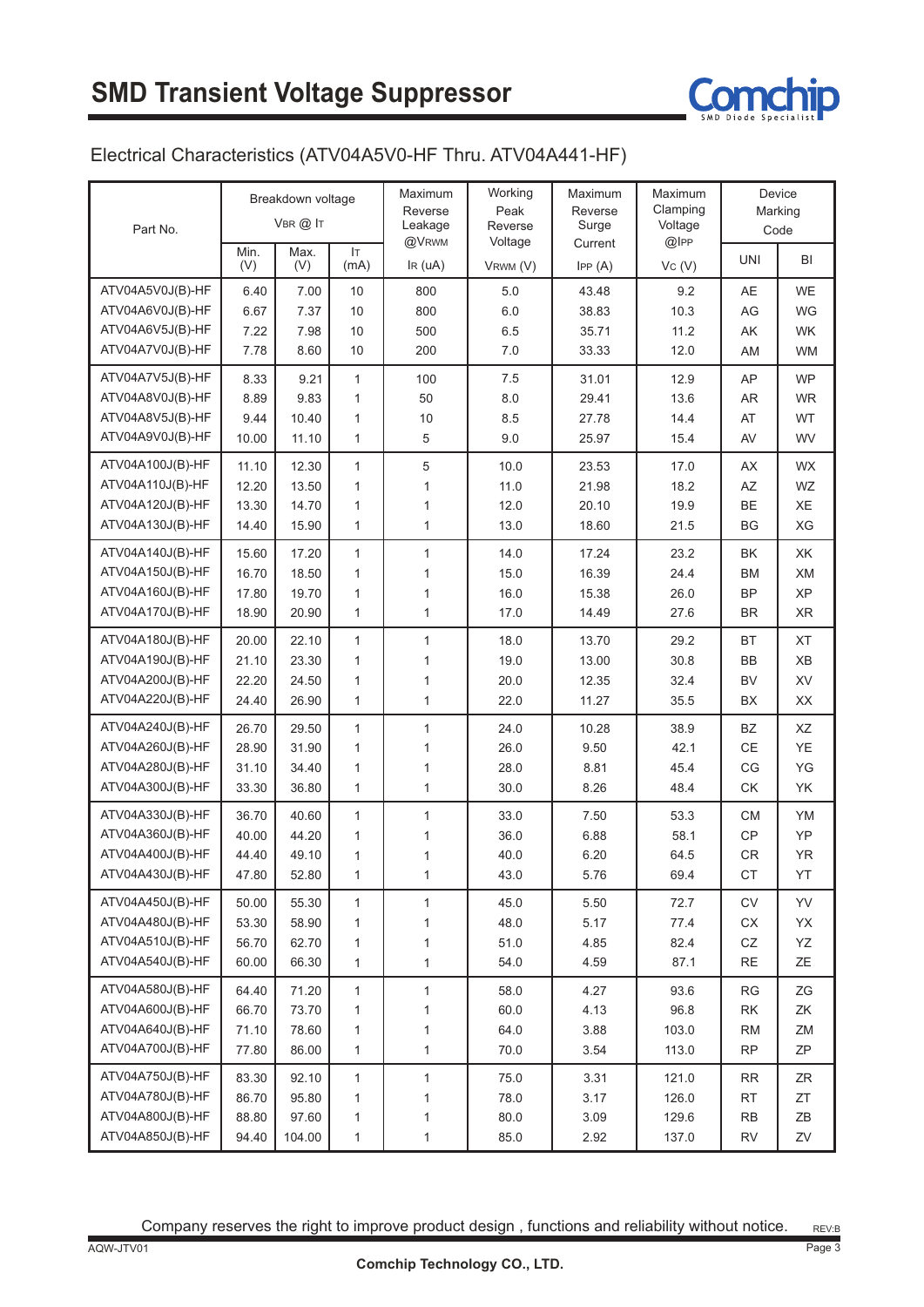

#### Electrical Characteristics (ATV04A5V0-HF Thru. ATV04A441-HF)

| Part No.         | Breakdown voltage<br>$V$ BR $(2)$ IT |             | Maximum<br>Reverse<br>Leakage<br>@VRWM | Working<br>Peak<br>Reverse<br>Voltage | Maximum<br>Reverse<br>Surge<br>Current | Maximum<br>Clamping<br>Voltage<br>$@$ IPP | Device<br>Marking<br>Code |            |           |
|------------------|--------------------------------------|-------------|----------------------------------------|---------------------------------------|----------------------------------------|-------------------------------------------|---------------------------|------------|-----------|
|                  | Min.<br>(V)                          | Max.<br>(V) | IT.<br>(mA)                            | IR (uA)                               | VRWM (V)                               | IPP(A)                                    | Vc(V)                     | <b>UNI</b> | <b>BI</b> |
| ATV04A900J(B)-HF | 100.0                                | 111.0       | $\mathbf{1}$                           | 1                                     | 90.0                                   | 2.74                                      | 146.0                     | <b>RX</b>  | <b>ZX</b> |
| ATV04A101J(B)-HF | 111.0                                | 123.0       | $\mathbf{1}$                           |                                       | 100.0                                  | 2.47                                      | 162.0                     | <b>RZ</b>  | ZZ        |
| ATV04A111J(B)-HF | 122.0                                | 135.0       | 1                                      | 1                                     | 110.0                                  | 2.26                                      | 177.0                     | <b>SE</b>  | <b>VE</b> |
| ATV04A121J(B)-HF | 133.0                                | 147.0       | $\mathbf{1}$                           | 1                                     | 120.0                                  | 2.07                                      | 193.0                     | SG         | VG        |
| ATV04A131J(B)-HF | 144.0                                | 159.0       | $\mathbf{1}$                           | $\mathbf{1}$                          | 130.0                                  | 1.91                                      | 209.0                     | <b>SK</b>  | <b>VK</b> |
| ATV04A141J(B)-HF | 155.0                                | 171.0       | $\mathbf{1}$                           |                                       | 140.0                                  | 1.76                                      | 226.8                     | <b>SB</b>  | <b>VB</b> |
| ATV04A151J(B)-HF | 167.0                                | 185.0       | 1                                      | 1                                     | 150.0                                  | 1.65                                      | 243.0                     | <b>SM</b>  | <b>VM</b> |
| ATV04A161J(B)-HF | 178.0                                | 197.0       | $\mathbf{1}$                           | $\mathbf{1}$                          | 160.0                                  | 1.54                                      | 259.0                     | <b>SP</b>  | <b>VP</b> |
| ATV04A171J(B)-HF | 189.0                                | 209.0       | $\mathbf{1}$                           | $\mathbf{1}$                          | 170.0                                  | 1.45                                      | 275.0                     | <b>SR</b>  | <b>VR</b> |
| ATV04A181J(B)-HF | 200.0                                | 220.0       | 1                                      | 1                                     | 180.0                                  | 1.37                                      | 291.6                     | <b>ST</b>  | <b>VT</b> |
| ATV04A191J(B)-HF | 211.0                                | 232.0       | 1                                      | 1                                     | 190.0                                  | 1.30                                      | 307.8                     | <b>SV</b>  | <b>VV</b> |
| ATV04A201J(B)-HF | 224.0                                | 247.0       | $\mathbf{1}$                           | $\mathbf{1}$                          | 200.0                                  | 1.23                                      | 324.0                     | SW         | <b>VW</b> |
| ATV04A221J(B)-HF | 246.0                                | 272.0       | $\mathbf{1}$                           | $\mathbf{1}$                          | 220.0                                  | 1.12                                      | 356.0                     | <b>SX</b>  | <b>VX</b> |
| ATV04A251J(B)-HF | 279.0                                | 309.0       | 1                                      | 1                                     | 250.0                                  | 0.99                                      | 405.0                     | <b>SZ</b>  | VZ        |
| ATV04A301J(B)-HF | 335.0                                | 371.0       | 1                                      | 1                                     | 300.0                                  | 0.82                                      | 486.0                     | DE         | <b>HE</b> |
| ATV04A351J(B)-HF | 391.0                                | 432.0       | 1                                      | 1                                     | 350.0                                  | 0.71                                      | 567.0                     | DG         | HG        |
| ATV04A401J(B)-HF | 447.0                                | 494.0       | $\mathbf{1}$                           | $\mathbf{1}$                          | 400.0                                  | 0.62                                      | 648.0                     | <b>DK</b>  | <b>HK</b> |
| ATV04A441J(B)-HF | 492.0                                | 543.0       | $\mathbf{1}$                           | 1                                     | 440.0                                  | 0.56                                      | 713.0                     | <b>DM</b>  | <b>HM</b> |
|                  |                                      |             |                                        |                                       |                                        |                                           |                           |            |           |

Note:

1) Suffix J denotes 5% tolerance devices.

2) Suffix B after part number to specify Bi-directional devices.

3) For Bi-Directional devices having VR of 10 volts and under, the IR limit is double.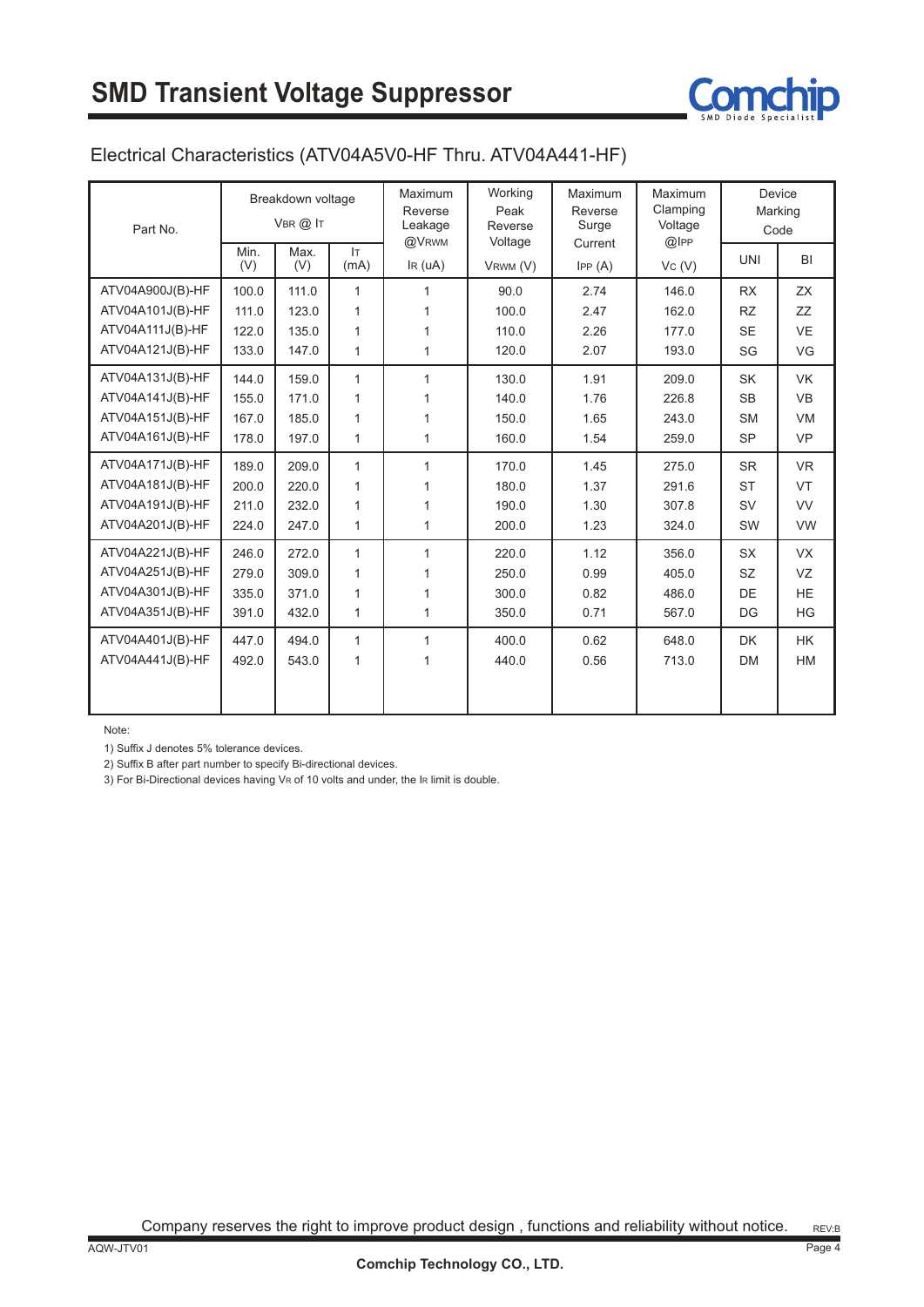

# **Reel Taping Specification**



|              | <b>SYMBOL</b> | A                 | D                 |               |                   | D        | D <sub>1</sub> | D <sub>2</sub>  |
|--------------|---------------|-------------------|-------------------|---------------|-------------------|----------|----------------|-----------------|
| SMA/DO-214AC | (mm)          | $2.79 \pm 0.10$   | $5.33 \pm 0.10$   | $4.50$ (max)  | $1.75 \pm 0.10$   | 330MAX   | 50.0 MIN.      | $13.0 \pm 0.2$  |
|              | (inch)        | $0.110 \pm 0.004$ | $0.210 \pm 0.004$ | $0.177$ (max) | $0.069 \pm 0.004$ | 13.00MAX | 1.969 MIN.     | $0.512\pm0.008$ |

|              | <b>SYMBOL</b> |                   |                   |                   | P <sub>0</sub>            | P <sub>1</sub>    | W                  | W         |
|--------------|---------------|-------------------|-------------------|-------------------|---------------------------|-------------------|--------------------|-----------|
| SMA/DO-214AC | (mm)          | $1.75 \pm 0.10$   | $5.50 \pm 0.05$   | $4.00 \pm 0.10$   | $4.00 \pm 0.10$           | $2.00 \pm 0.05$   | $12.0 \pm 0.30$    | 18.4 MAX. |
|              | (inch)        | $0.069 \pm 0.004$ | $0.216 \pm 0.002$ | $0.157 \pm 0.004$ | $\vert$ 0.157 $\pm$ 0.004 | $0.079 \pm 0.002$ | $10.472 \pm 0.012$ | 0.724 MAX |

Company reserves the right to improve product design , functions and reliability without notice.